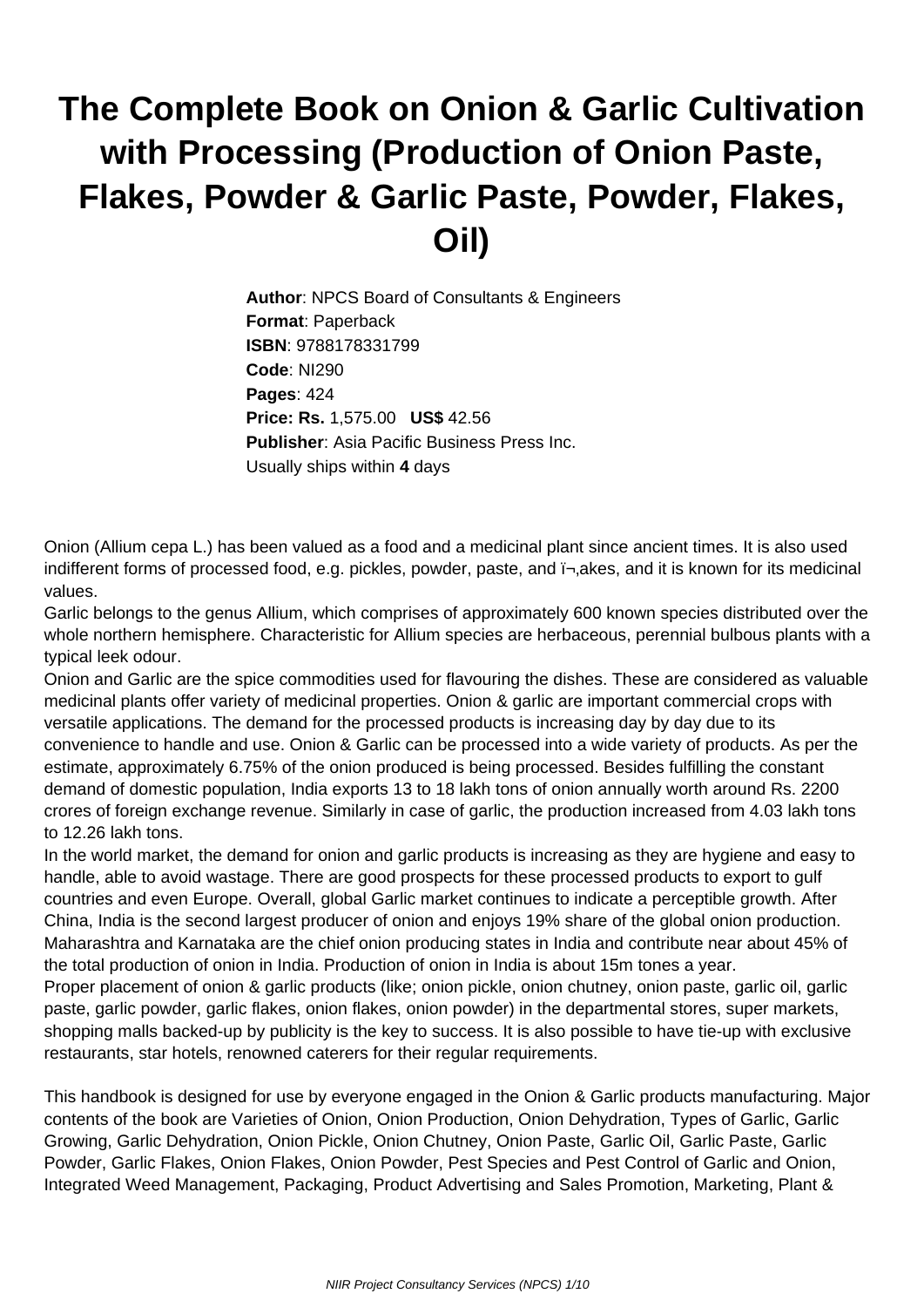Machinery Photographs, Addresses of Plant & Machinery Suppliers, Sample Plant Layouts etc. It will be a standard reference book for professionals, entrepreneurs, food technologists, those studying and researching in this important area and others interested in the field of Onion & Garlic products manufacturing.

## **Contents**

1. INTRODUCTION OF ONION Nutrition per Serving of Onions Medicinal Value of Onion **Effect**  Chemical Structure and Influences on Flavour Uses Culinary Uses Non-Culinary Uses Historical Use 2. VARIETIES OF ONION Yellow Onions or Brown Onions Red Onion White Onion Sweet Onions Green Onions or Scallions Pearl Onions Phytochemical Properties of Onion Health Benefits of Onion Cardiovascular Benefits Support for Bone and Connective Tissue Anti-Inflammatory Benefits Cancer Protection Other Health Benefits Diseases of Onion Damping-Off Purple Blotch (Alternaria Porri) Onion Smut Onion Smudge Black Mould Bacterial Brown Rot Onion Yellow Dwarf White Rot Neck Rot 3. ONION PRODUCTION Phases of Growth Vegetative Phase Bulbing Phase Blooming Phase Climatic Requirements Soil Site Selection and Planting **Cultivars**  Onion Sets **Irrigation** Weed Control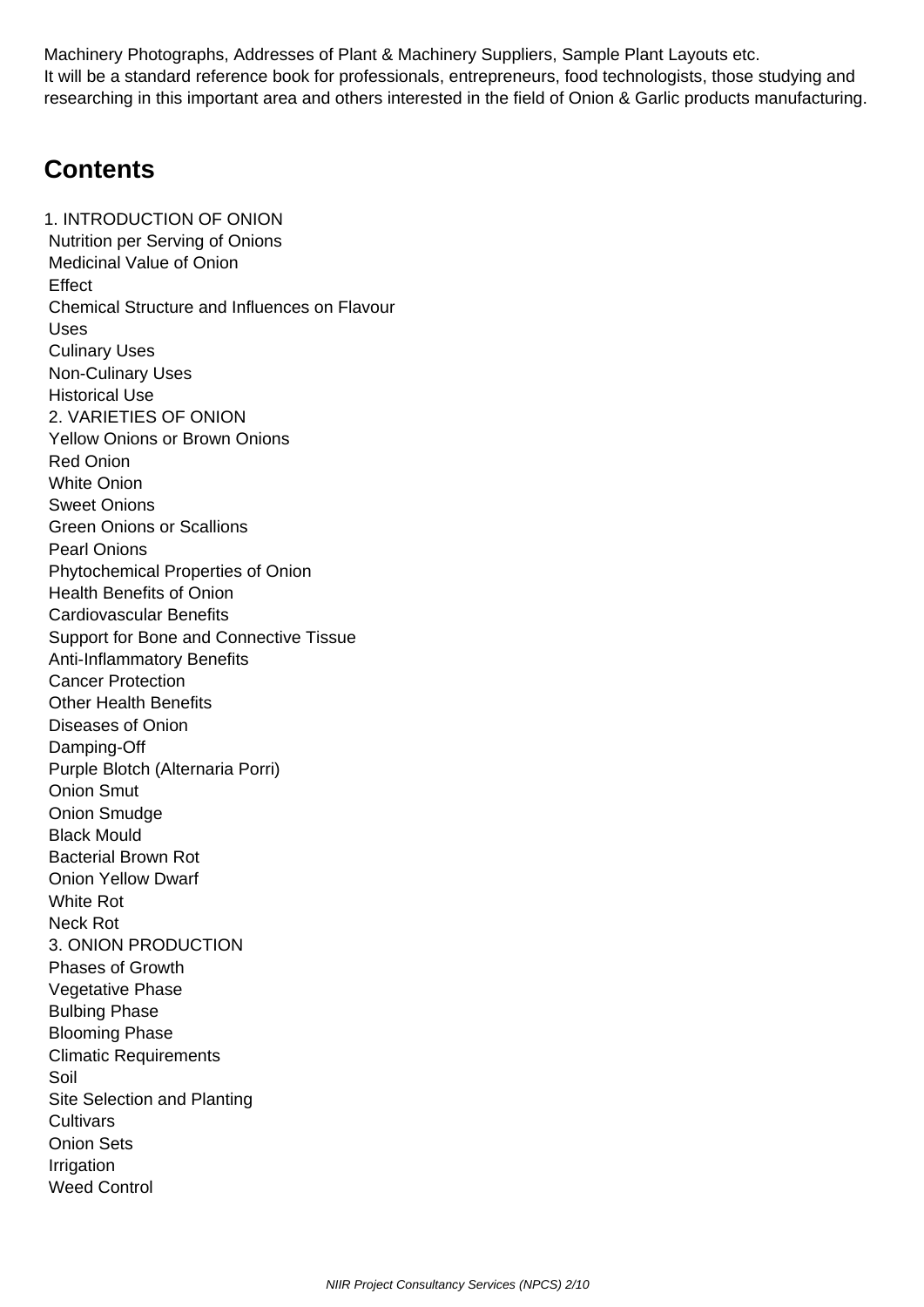Pest Management Harvest **Curing Storing**  4. ONION DEHYDRATION Dehydrated Onion Onion Varieties Suitable for Dehydration Uses of Dehydrated Onions Dehydration Practices for Onion Solar Drying Convective Air Drying Fluidized Bed Drying Microwave Drying Infra Red Drying Vacuum Drying Freeze Drying Osmotic Dehydration Onion Dehydration Process Processing Steps Power Production and Energy Requirements 5. GARLIC – AN INTRODUCTION Uses Culinary Uses Spiritual and Religious Uses Historical Use Other Uses Properties of Garlic Chemical Structure 6. TYPES OF GARLIC 1. Softneck Garlic 2. Hardneck Garlic Diseases of Garlic Health Benefits of Garlic Cardiovascular Benefits Garlic and Cancer Anti-Inflammatory Benefits Across Body Systems Antibacterial and Antiviral Benefits Garlic and Blood Pressure Antioxidative Effects of Garlic 7. GARLIC GROWING Climate Land Preparation Soil/Nutrients Soil Fertility Planting Plant Development Mulching Irrigation and Labor Pest Management Weed Control Harvest and Storage **Marketing** 8. GARLIC DEHYDRATION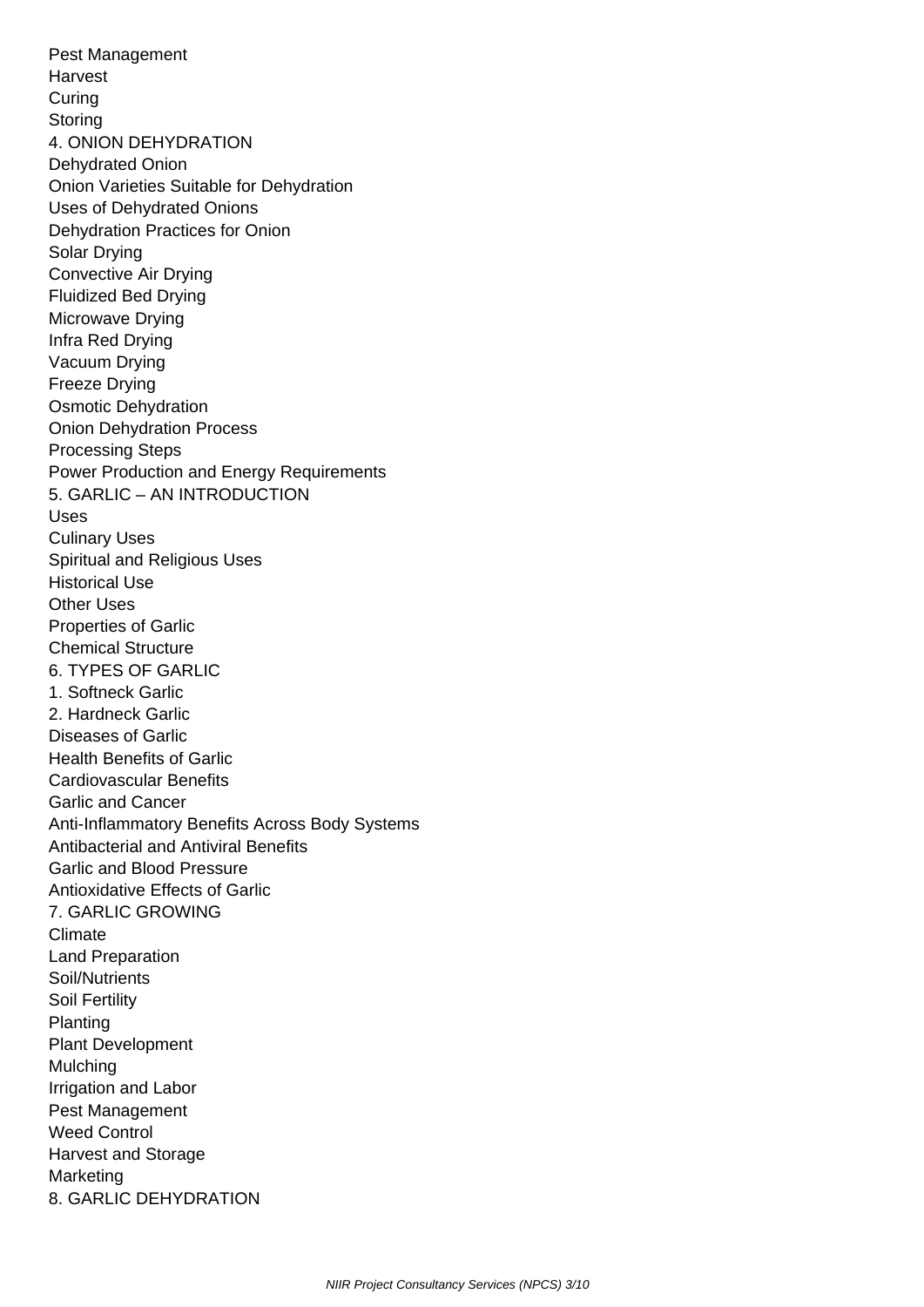Drying Methods of Drying 1. Hot Air Drying 2. Solar and Open Sun Drying Experimental Setup Design Raw Material and Sample Preparation Washing Drying Process Flow Chart of Dehydrated Garlic Equipment/Apparatus Used Measurement of Variables Air Temperature and Relative Humidity Air Velocity Solar Radiation Initial Moisture Content (IMC) Moisture Content during Drying Experiment Equilibrium Moisture Content (E.M.C.) Moisture Ratio (M.R.) Drying Rate (D.R.) Average Drying Rate (A.D.R.) Quality Evaluation of Dehydrated Garlic Rehydration Ratio, Coefficient of Rehydration Comparison between Solar and Open Sun Drying Freeze Drying Fluidized Bed Drying Dehydration Process Dehydration Process Flow Diagram Safety Precautions & Other Cares in Garlic Dehydration 9. ONION PICKLE Introduction Raw Material Onion Pickle Manufacturing Process Onion Pickle Process Flow Diagram 10. ONION CHUTNEY Introduction Manufacturing Process of Onion Chutney Process Flow of Onion Chutney 11. ONION PASTE Introduction Nutrition Information of Onion Paste Frozen Onion Paste Manufacturing Process of Onion Paste Process Flow of Onion Paste 12. GARLIC OIL Introduction Garlic Oil manufacturing Methods Manufacturing Process Removal of Undesired Material Washing of Bulbs Peeling Crushing of Bulbs A Steam Distillation a. Hydrodistillation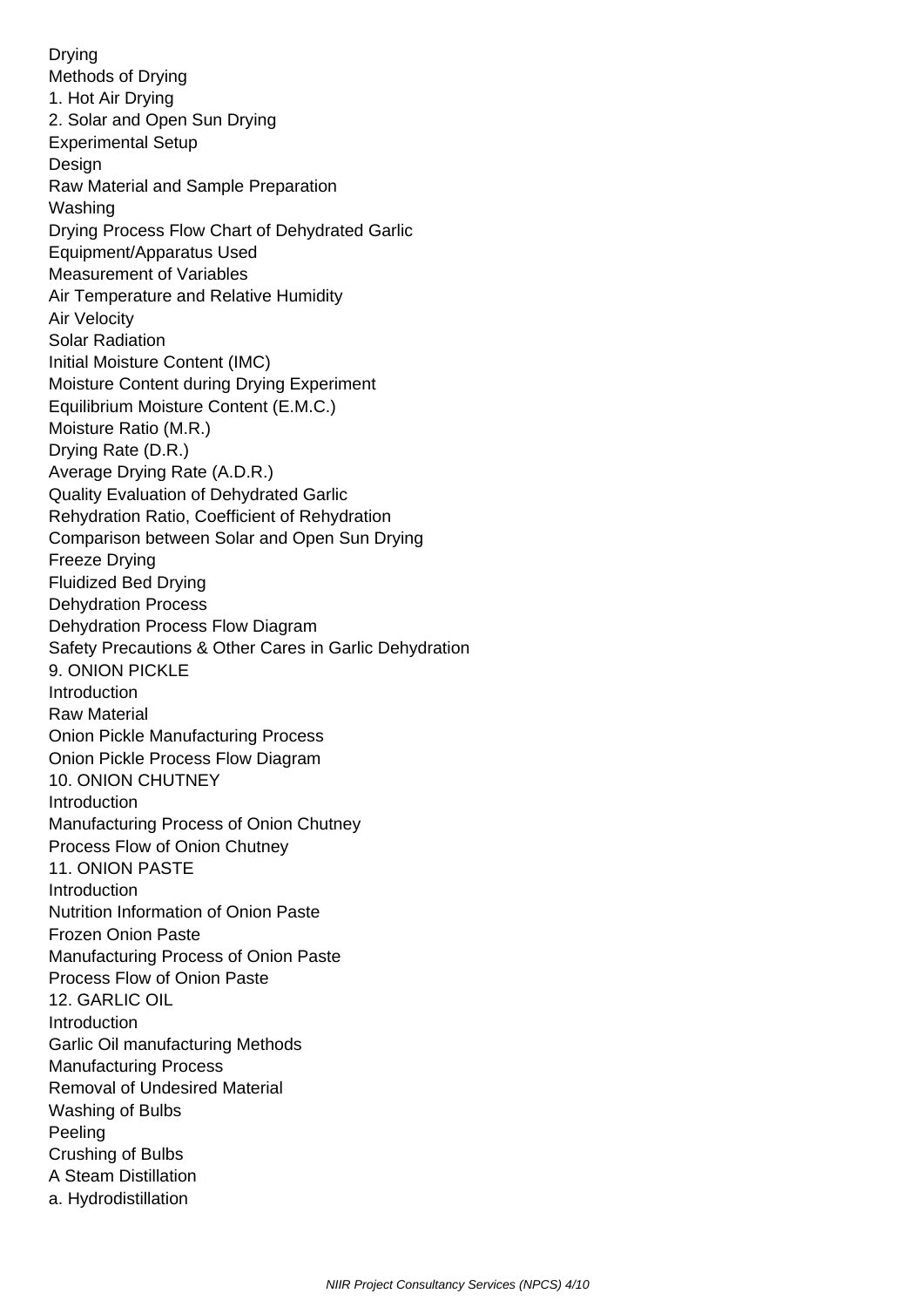b. Direct Steam Distillation Advantages of Direct Steam Distillation Disadvantage of Direct Steam Distillation Inspection and Analyzing Packing and Dispatching Heart Diseases Cholesterol Levels Process Flow Diagram **Diabetes**  Bodily Aches and Pains Skin Problems & Other Infections Other Ailments 13. GARLIC PASTE **Introduction**  Manufacturing Process of Garlic Paste Process Flow of Garlic Paste 14. GARLIC POWDER Introduction Uses of Garlic Powder Manufacturing Process of Garlic Powder Process Flow Diagram (Garlic Powder) 15. GARLIC FLAKES **Introduction**  Manufacturing Process of Garlic Flakes 16. ONION FLAKES Introduction Properties of Onion Flakes Uses of Onion Flakes Manufacturing Process of Onion Flakes Plant & Machinery Required Raw Material Required 17. ONION POWDER Introduction Varieties of Onion Powder Chemical Specification Nutritional Information Uses of Onion Powder Meat Rubs Bloody Maty Drinks Spice Mixes **Dressings**  Manufacturing Process of Onion Powder Process Flow Diagram Health Benefits of Onion Powder Low in Fat and Calories Potassium Magnesium **Calcium**  Low in Sodium 18. PEST SPECIES AND PEST CONTROL OF GARLIC AND ONION (a) Indirect Pests of Garlic Removal of Scapes Weed Control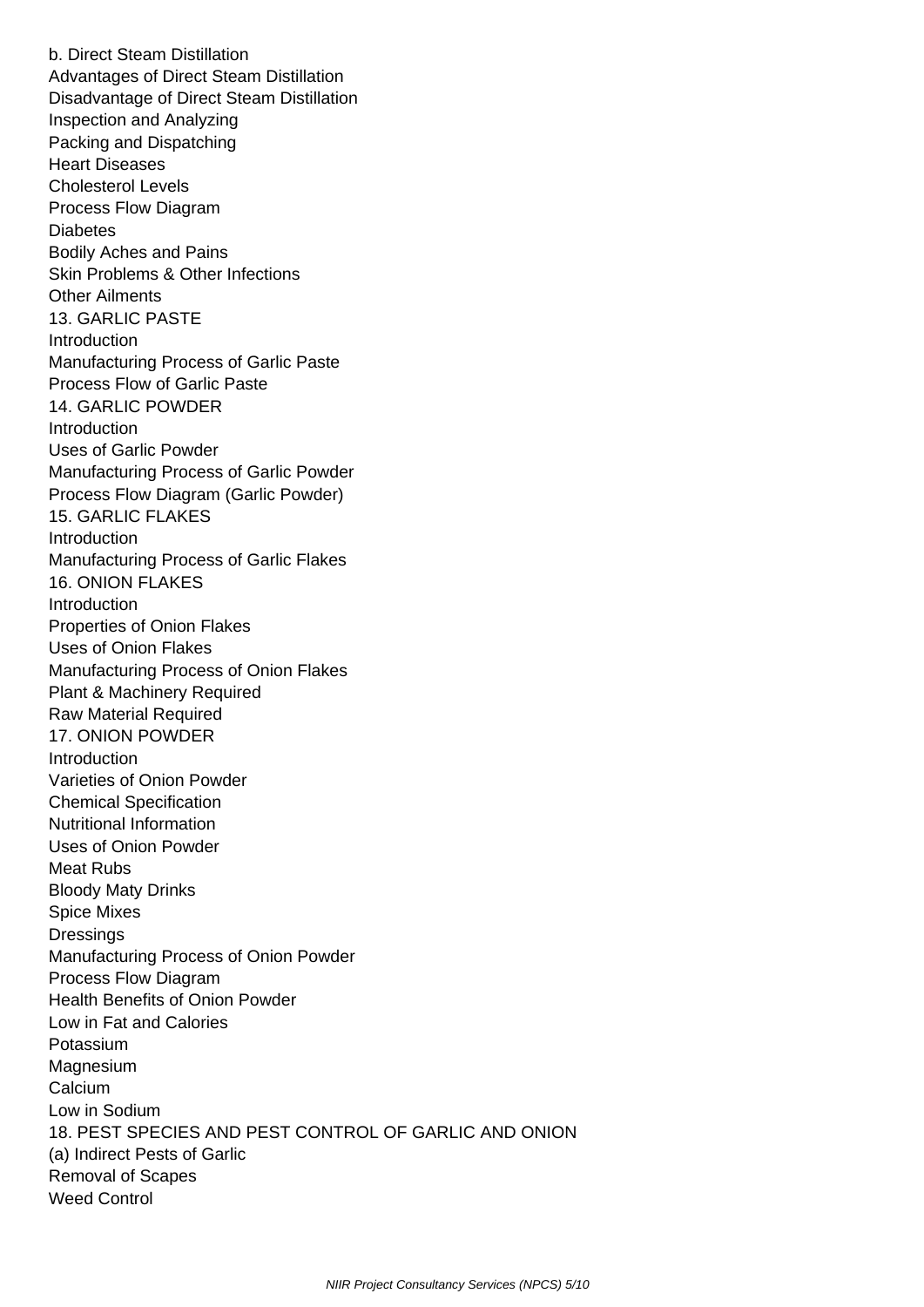**Insects**  Onion Thrips Onion Maggot Armyworms Wireworms **Nematodes**  Diseases Pink Root Botrytis Rust Viruses Pest Control Disease Management Onion and Garlic Damping Off Symptoms **Management**  Cultural Methods Biological Method Chemical Methods Purple Blotch Symptoms Management (i) Cultural Methods (ii) Host Plant Resistance (iii) Biological Methods (iv) Chemical Methods Stemphylium Leaf Blight Symptoms Management Cultural Methods Host Plant Resistance Chemical Methods Colletotrichum Blight/Anthracnose/Twister Disease **Symptoms**  Management Cultural Methods Host Plant Resistance Chemical Methods Fusarium Basal Rot/Basal Plate Rot (Fusarium Oxysporum F.sp Cepaae). Symptoms Management Cultural Methods Host Plant Resistance Biological Methods Chemical Methods White Rot (Sclerotium cepivorum Berk) **Symptoms**  Management Cultural Methods Biological Methods Chemical Methods Pink Root (Phoma (Pyrenochaeta) Terrestris, Fusarium Solani) Symptoms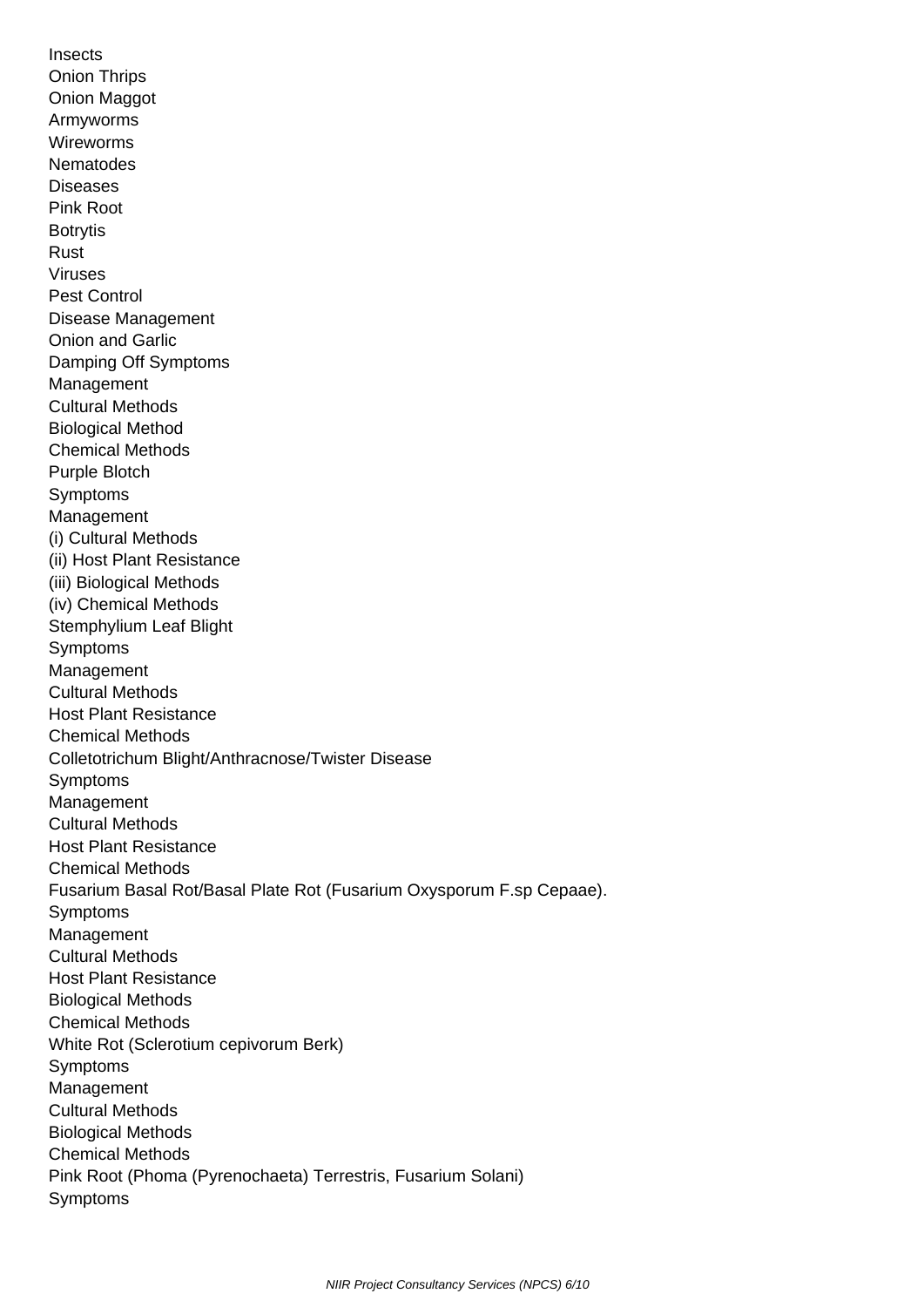Management Host Resistance Cultural Methods Chemical Methods Black Mold (Aspergillus Niger Van Tieghem. A. Fumigatus (Green Mold) and A Alliaceus) Symptoms Management Cultural Methods Chemical Methods Bacterial Rots Symptoms Management Viral Diseases (Transmitted by Various Aphid Species or Mechanically to Onion) (i) Onion Yellow Dwarf Virus Symptoms **Management**  (ii) Iris Yellow Spot Virus Symptoms Management Onion and Garlic **Thrips**  Management **Cultural**  Planting Date **Mulching Irrigation Barriers**  Biological Control Plant Resistance **Botanicals**  Chemical Maggot (Delia Antique) Symptoms: Pest Management **Cultural**  Chemical Control Army Worms (Spodoptera Exiguo, S.litura) and Helicoverpa Armigera Hubner Pest Management Bulb Mite (Rhizoglyphus Robini Claparede) Management Eriophyid Mite (Aceria Tulipae Keifer) Management Red Spider Mite (Tetranychus Cinnabarinus) Management 19. INTEGRATED WEED MANAGEMENT Weed Characteristics Monitoring **Herbicides**  Preventing Weeds Crop Rotation Cover Crops Cover Crop Residues as Mulch. Cover Crops as Living Mulch.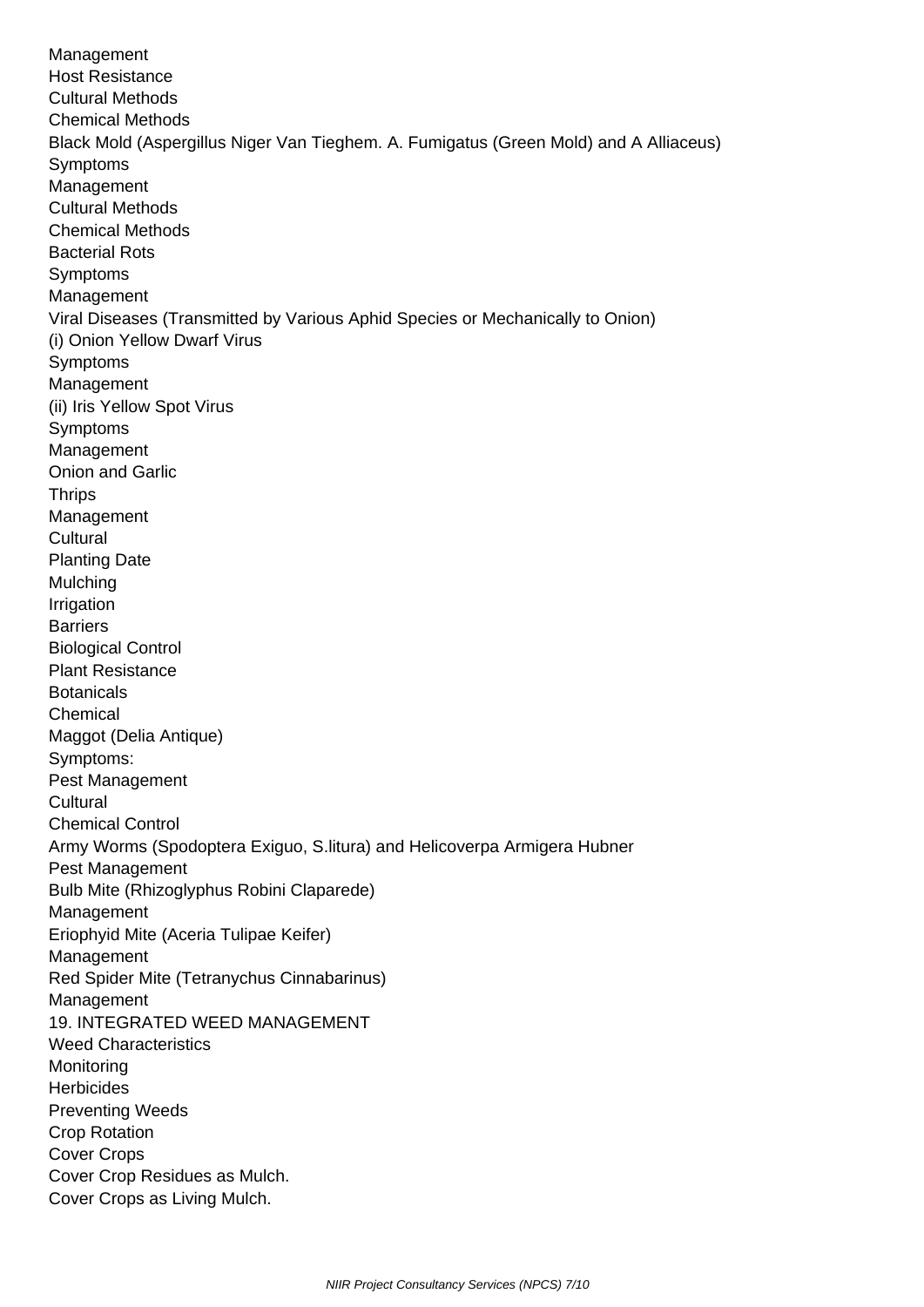Stale Seedbed Preparation Soil Solarization Sanitation and Composting Weed Problems Yellow Sweetclover and White Sweetclover. Seedling Mature Plant **Nutsedge Seedling**  Young Plant Mature Plant Annual Bluegrass Collar Mature Plant Dodder **Seedling**  Mature Plant **Seeds**  20. BUREAU OF INDIAN STANDARDS **Objectives**  Quality Policy Product Certification Process of Setting Standards Indian Standards for Onion Indian Standards for Garlic 21. THE NATIONAL BUREAU OF AGRICULTURAL COMMODITY AND FOOD STANDARDS (ACFS) Mission **Responsibilities Structure**  Notification of the National Committee on Agricultural Commodity and Food Standards Thai Agricultural Standard Garlic 1. Scope 2. Quality 3. Sizing 4. Tolerances 5. Packing and Presentation 6, Marking and Labelling 7. Contaminants 8. Pesticide Residues 9. Hygiene 10. Methods of Analysis and Sampling Annex A: Garlic Illustration Annex B: Unit Thai Agricultural Standard Onion 1. Scope 2. Quality 3. Sizing 4. Tolerances 5. Packing and Presentation 6. Marking and Labelling 7. Contaminants 8. Pesticide Residues 9. Hygiene

NIIR Project Consultancy Services (NPCS) 8/10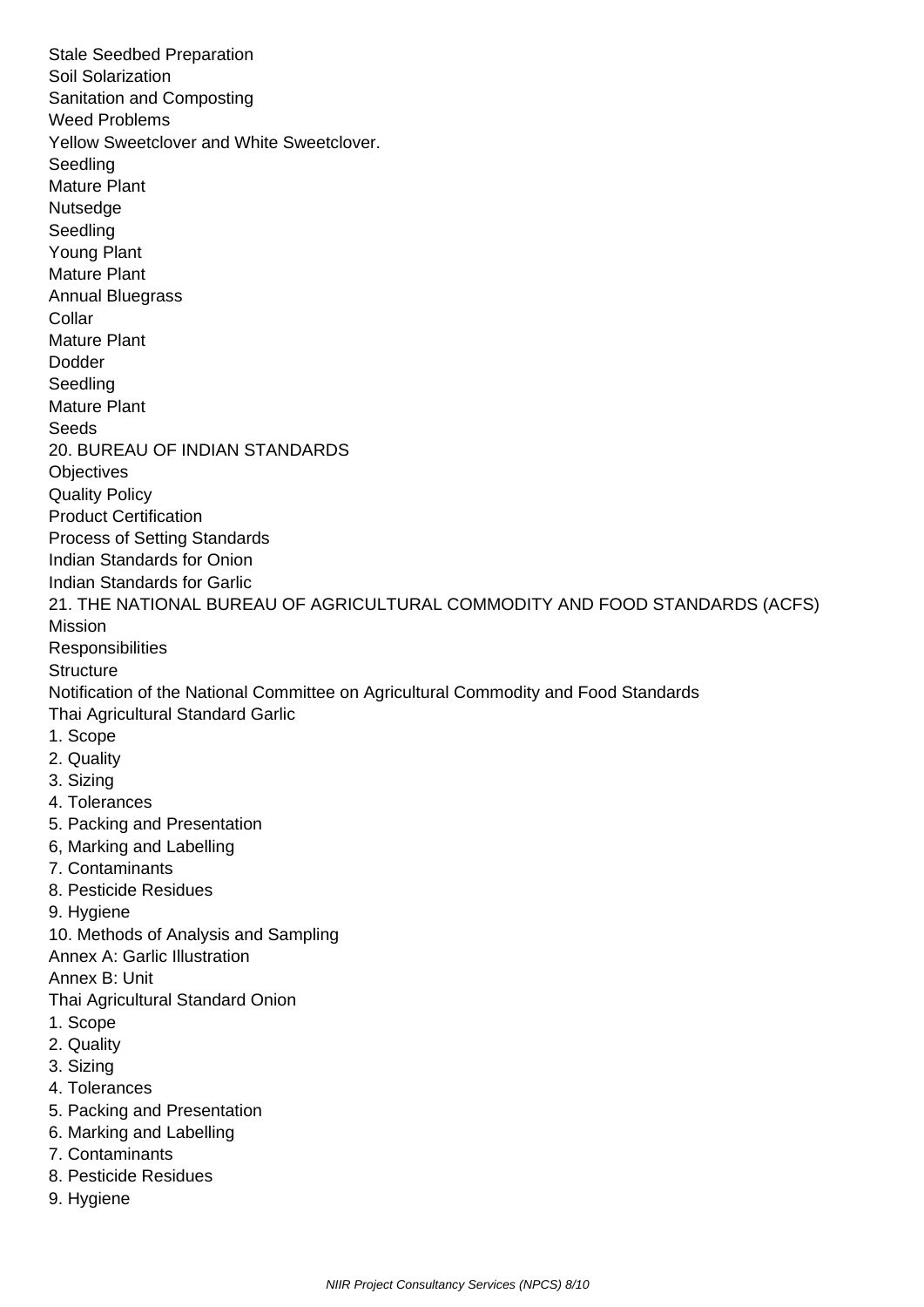10. Methods of Analysis and Sampling Annex A: Onion Illustration Annex B: Unit 22. PACKAGING Packaging, Flexible Introduction Forms of Flexible Packaging Manufacturing Techniques Uses and Types of Flexible Packaging Industrial Packaging Metal Cans Raw Materials for Can-Making **Steel**  Aluminium Can-Making Processes Two-Piece Cans (Drawn Cans) Single Drawn Cans Drawn and Redrawn Cans (DRD) Drawn and Wall-Ironed (DWI) Cans Drawn and Ironed Cans (DI) Three-Piece Cans End-Making Processes Coatings, Film Laminates and Inks Container Handling Storage and Distribution Glass Containers Attributes of Food Packaged in Glass Containers Glass and Glass Container Manufacture **Melting**  Container Forming Design Parameters Surface Treatments Hot End Treatment Cold End Treatment Low-Cost Production Tooling Container Inspection and Quality Thermal Processing of Glass Packaged Foods Glass Pack Design and Specification Concept and Bottle Design 23. PRODUCT ADVERTISING AND SALES PROMOTION Advertising Advertising Mediums Sales Promotion Objectives of Sales Promotion Different Chennels for Sales Promotions 1. Consumer Promotions 2. Trade Promotions 24. MARKETING Functions of Marketing Promotional Techniques The Product Concept Some Characteristics of Market Segmentation Organization for New-Product Development